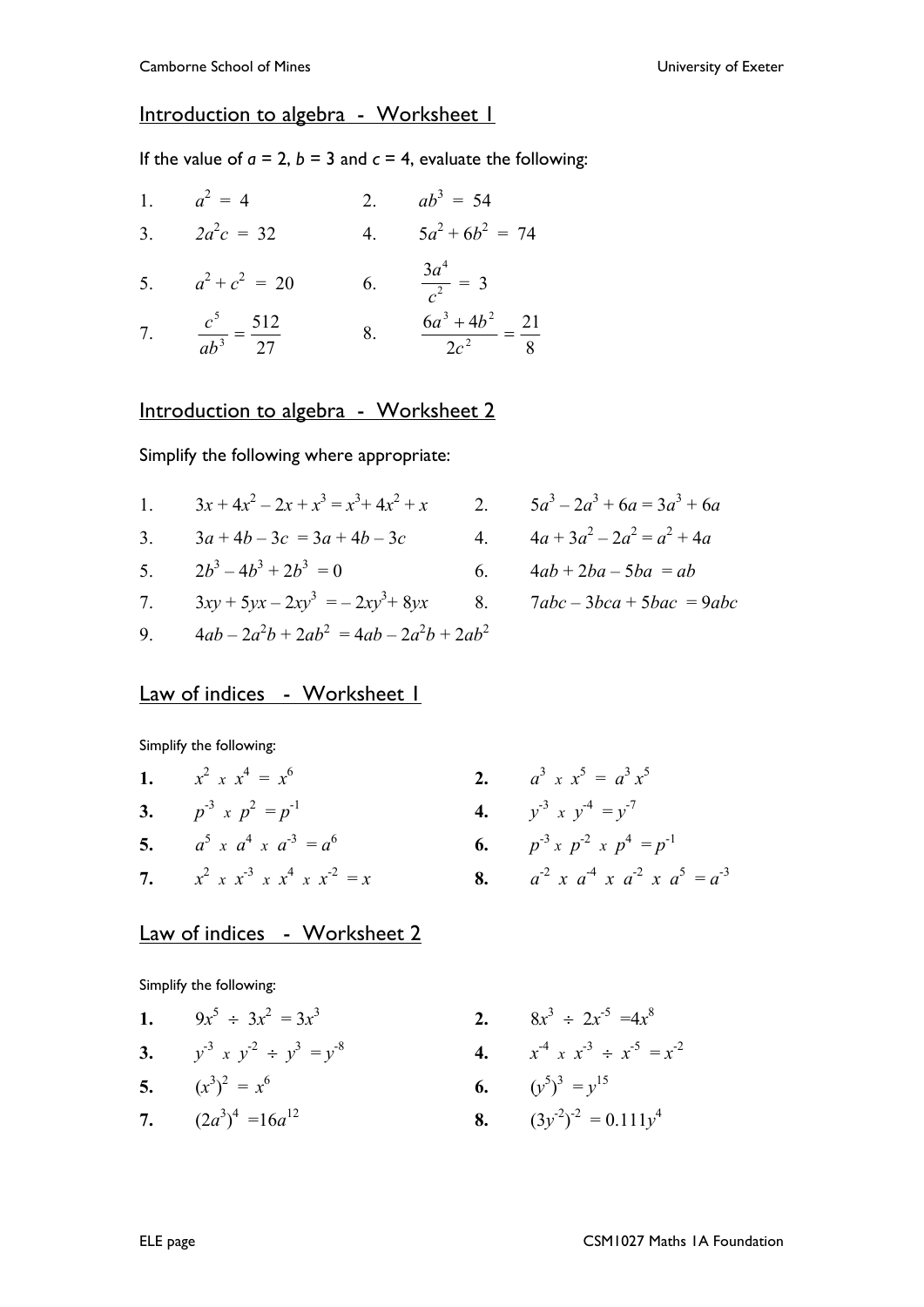#### Multiplication of algebraic terms - Worksheet I

Simplify the following:

| 1. $4(3x^3 + x^2 + 4x) = 12x^3 + 4x^2 + 16x$ | 2. $5(a^3 - a^2 + 3a) = 5a^3 - 5a^2 + 15a$     |
|----------------------------------------------|------------------------------------------------|
| 3. $7(x^2-3x+4) = 7x^2-21x+28$               | 4. $-6(4x^3 - x^2 - 3x) = -24x^3 + 6x^2 + 18x$ |
| 5. $a(a^2-3a+4) = a^3-3a^2+4a$               | 6. $c(4c^2 + 3c) = 4c^3 + 3c^2$                |

## Multiplication of algebraic terms - Worksheet 2

Simplify the following:

1. 
$$
a^2b(3a^2 - 4b^2 + 3x^2) = 3a^4b - 4a^2b^3 + 3a^2b x^2
$$
 2. 
$$
-x^2b(a^2 - b^2 - x^2) = -a^2bx^2 + b^3x^2 + bx^4
$$

3. 
$$
a^2x^3(a^3x^2 - 4ax^2 + 5a^2y^2) = a^5x^5 - 4a^3x^5 + 5a^4x^3y^2
$$

4. 
$$
7x^2y^2(3a^2b + ab + 4cd - 2xy) = 21a^2bx^2y^2 + 7abx^2y^2 + 28cdx^2y^2 - 14x^3y^3
$$

**5.** 
$$
(p^2 + 7)(p - 4) = p^3 - 4p^2 + 7p - 28
$$
 **6.**  $(x^2 - 3x)(2x^2 + x) = 2x^4 - 5x^3 - 3x^2$ 

7. 
$$
4(p-q) (4p + 3q) = 16p^2 - 4pq - 12q^2
$$
 8.  $7(x + 3y) (5x - 2y) = 35x^2 + 91xy - 42y^2$ 

### Factorisation - Worksheet 1

Take out the common factors from each of the following:

1.  $qt + rt = t(q + r)$  2.  $rt - 5rs = r(t - 5s)$  3.  $3xy + 4xz = x(3y + 4z)$ 

Using difference of two squares factorise the following:

4. 
$$
p^2 - q^2 = (p+q)(p-q)
$$
 5.  $t^2 - 1 = (t+1)(t-1)$  6.  $4 - n^2 = (2+n)(2-n)$ 

Factorise the following:

7. 
$$
x^2 + 3x + 2 = (x + 2)(x + 1)
$$
 8.  $x^2 + 4x + 4 = (x + 2)(x + 2)$  9.  $x^2 - 11x + 24 = (x - 3)(x - 8)$ 

#### Factorisation - Worksheet 2

Take out the common factors from each of the following:

1. 
$$
4a + 6ab - 8ab^2 = 2a(2 + 3b - 4b^2)
$$
 2.  $5h^2 + 10gh - 20g^2h = 5h(h + 2g - 4g^2)$ 

3. 
$$
2c^2d - 4cd^2 = 2cd(c - 2d)
$$

Using difference of two squares factorise the following:

4.  $7 - 7x^2 = 7(1 + x)(1 - x)$  5.  $2y^2 - 8x^2 = 2(y + 2x)(y - 2x)$  6.  $108 - 3x^2 = 3(6 + x)(6 - x)$ Factorise the following:

7. 
$$
5x^2 + 9x + 4 = (5x + 4)(x + 1)
$$
 8.  $6x^2 + 35x - 6 = (6x - 1)(x + 6)$  9.  $8x^2 - 19x + 6 = (8x - 3)(x - 2)$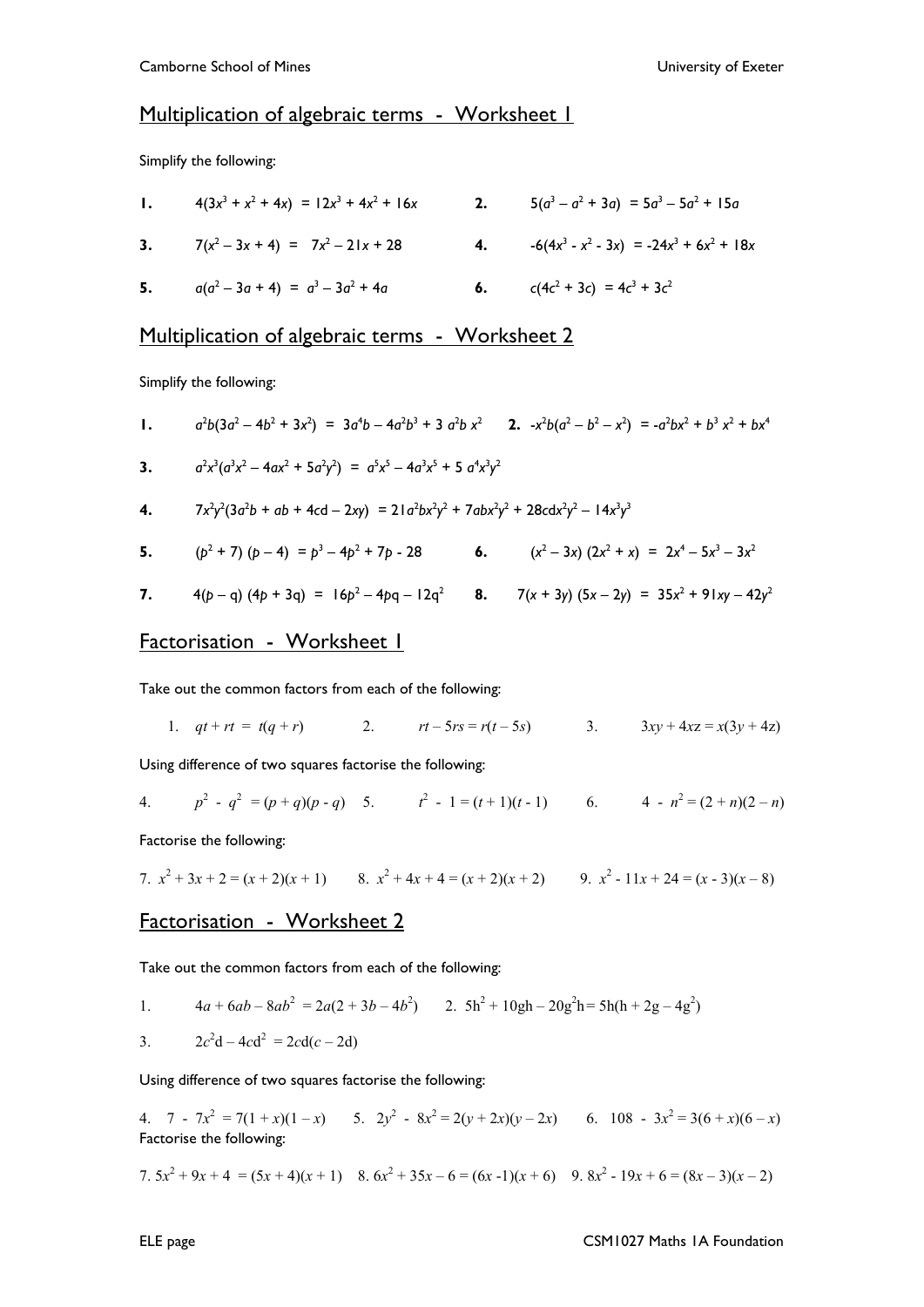## Simple Linear Equations - Worksheet 1

Find the numerical value of the letter in each of the following equations

| 1. $3m-4+5m = 2m + 20$ [m = 4] 2. $3x-2-5x = 2x-4$ [x = 0.5] |                            |
|--------------------------------------------------------------|----------------------------|
| 3. $20x-3+3x = 11x+5-8[x=0]$ 4. $4a+3a-6=2a+3a+4[a=5]$       |                            |
| 5. $16 = 4(x + 2) [x = 2]$                                   | 6. $6(x + 3) = 24 [x = 1]$ |
| 7. $3(4y + 1) = 27$ [y = 2]                                  | 8. $-3(4a-2) = -6 [a = 1]$ |

## Simple Linear Equations - Worksheet 2

Find the numerical value of the letter in each of the following equations

| 1. $3(2-3y) + 12y = 24$ [y = 6]      | 2. $\frac{1}{4}x + 8 = 16$ [x = 32]                                |
|--------------------------------------|--------------------------------------------------------------------|
| 3. $\frac{3}{4}x - 2 = 7$ [x = 12]   | 4. $\frac{1}{2}x + 2x = \frac{1}{4}x + 9$ $[x = 4]$                |
| 5. $3(x + 1) + 2(x - 4) = 5$ [x = 2] | 6. $5(x-2) - 3(2x + 5) + 15 = 0$ [x = -10]                         |
|                                      | 7. $5(x+6)-3x = 45$ $[x = 7.5]$ 8. $2(x-1)+3(2x+3) = 31$ $[x = 3]$ |

## Simple Graphical Techniques Worksheet 1

#### **Simple Linear Graphs**

The exchange rate on a certain day was  $E1 = $2.4$ . Draw a graph showing the currency conversion for up to £5000. From the graph determine how many \$ would be exchanged for  $E$ 900, and how much in  $E$  would you receive in exchange for \$8500. **[£900 = \$2160 , \$8500 = £3540 ].** 

## Simple Graphical Techniques Worksheet 2

#### **Simple Linear Graphs**

For small businesses, gas can be charged on tariff A or tariff B.

| Tariff A - Standing charge of $£14.50$ | Price per kilowatt hour - 2.4p  |
|----------------------------------------|---------------------------------|
| $Tariff B - No$ standing charge        | Price per kilowatt hour $-3.6p$ |

Draw a graph to show the cost for up to 5000 kilowatt hours for both tariffs. Use the graph to determine the break even point. If a business consumes, on average, 3850 kilowatt hours per quarter, which tariff should they opt for? **[Break even = 1210 kWh , Tariff A ].**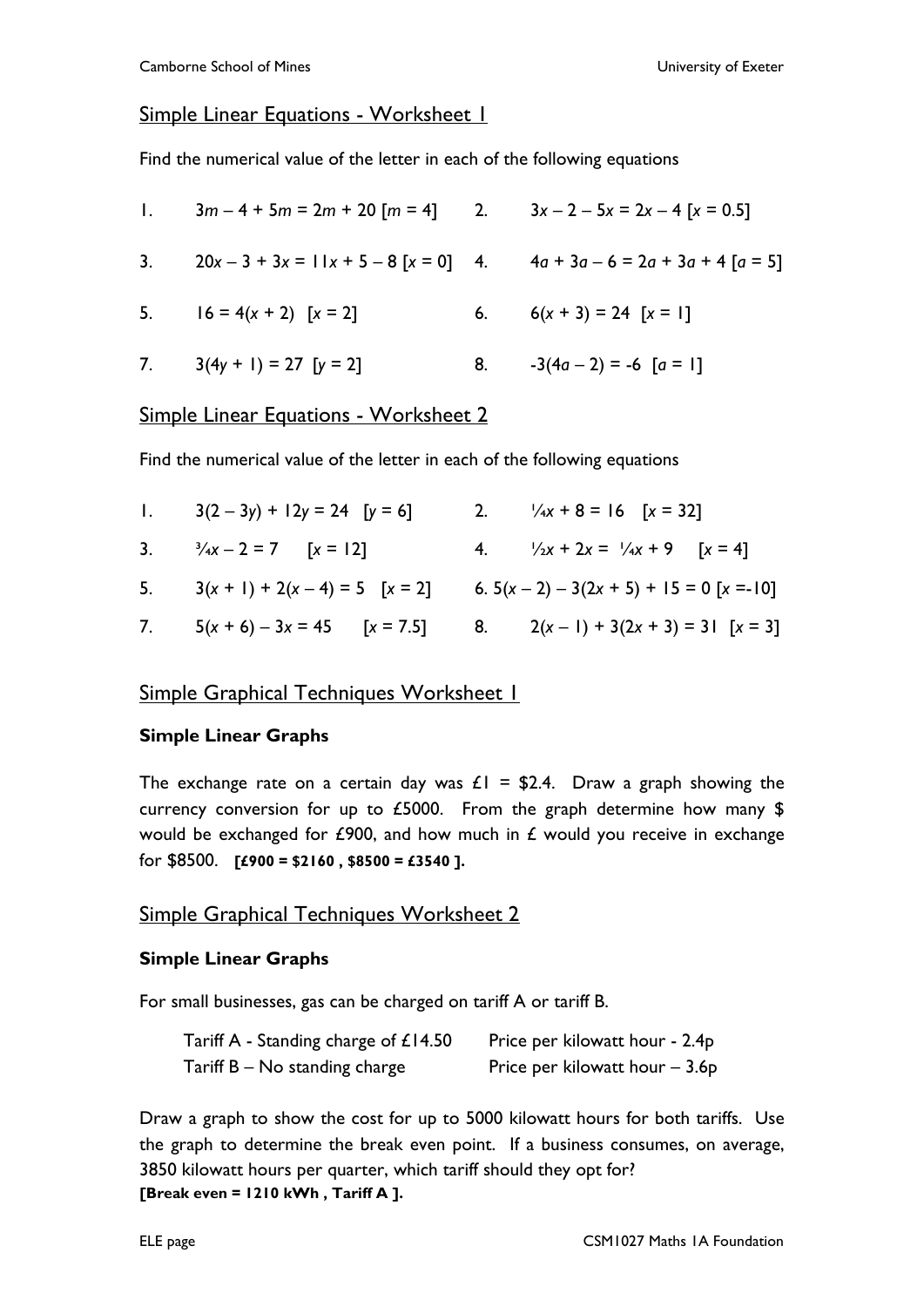## Introduction to Geometry Worksheet 1

Each of the following gives two angles of a triangle. Determine the third.

| $1. \, 26^\circ, 48^\circ, 106^\circ$                   | 2. $81^\circ$ , $17^\circ$ , $82^\circ$                 |
|---------------------------------------------------------|---------------------------------------------------------|
| 3. $64^{\circ}$ , $71^{\circ}$ , $45^{\circ}$           | 4. $28^{\circ}12'$ , $62^{\circ}21'$ , $45^{\circ}50'$  |
| 5. $108^{\circ}42'$ , $12^{\circ}36'$ , $68^{\circ}39'$ | 6. $100^{\circ}14'$ , $68^{\circ}49'$ , $10^{\circ}57'$ |

Which of the following triangles are right-angled?

- 7. Triangle with sides of 7cm, 11.3cm, 18cm **[N]**
- 8. Triangle with sides of 26cm, 24cm, 10cm **[Y]**
- 9. Triangle with sides of 19.36cm, 16.8cm, 9.2cm **[N]**
- 10. Triangle with sides of 35.4cm, 47.2cm, 59cm **[Y]**

# Introduction to Geometry Worksheet 2

Determine the size of all the lettered angles in each of the following diagrams.



28. *a* = 100, *b* = 40, *c* = 140 29. *a* = 36, *b* = 36, *c* = 144, d = 36 31.  $a = 45$ ,  $b = 80$ ,  $c = 55$ ,  $d = 50$ ,  $e = 45$  32.  $a = 15$ ,  $b = 30$ ,  $c = 45$ 34. *a* = 46, *b* = 134, *c* = 44, d = 46, e = 134 35. *a* = 58, *b* = 157, *c* = 145 37. *a* = 43, *b* =165, *c* = 152, d = 28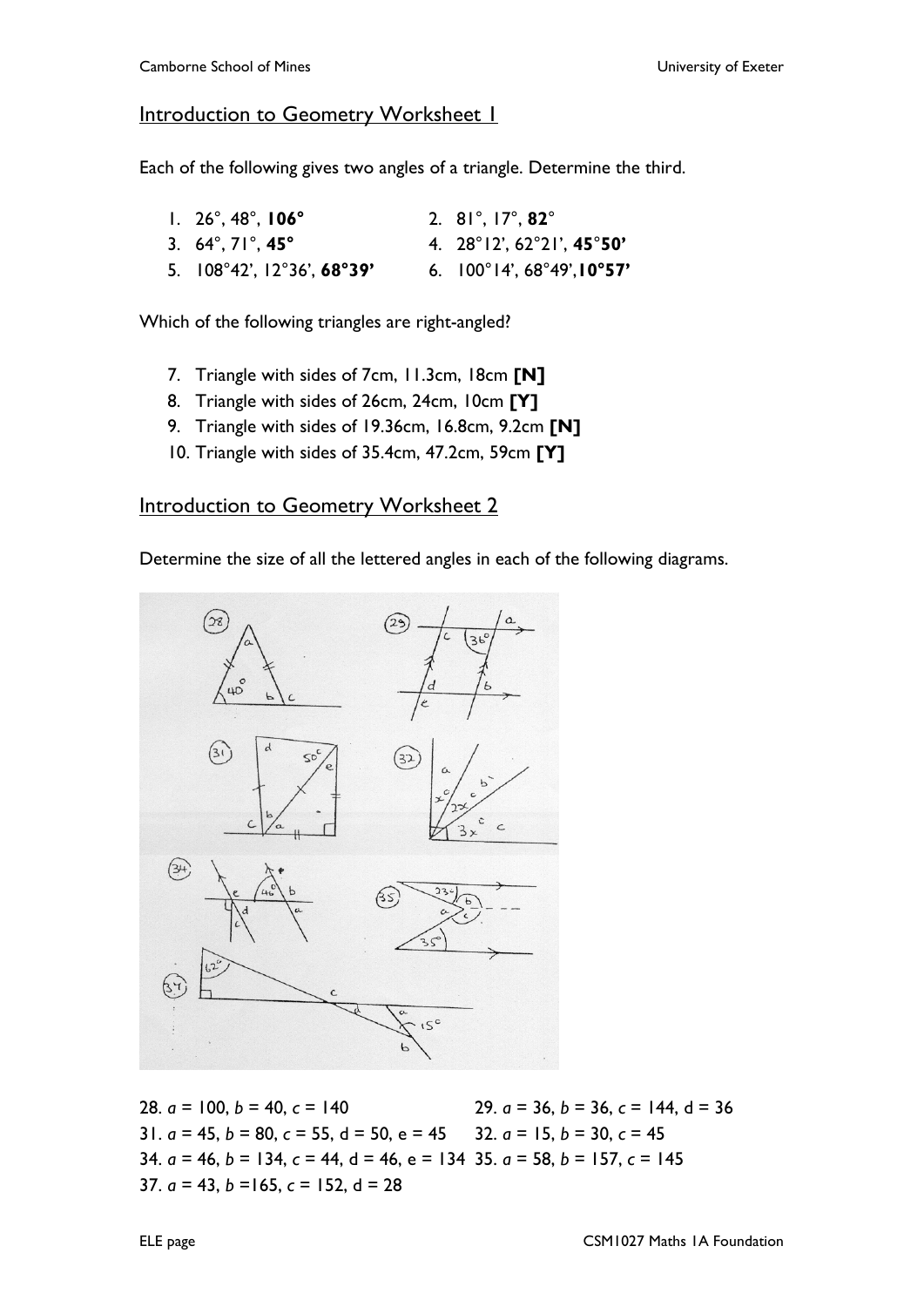# Perimeter, Area and Volume of Regular Shapes Worksheet 1

Calculate the area of the following shapes



- 6. A water tank is a cuboid with a base of 1.2m by 0.8m. How deep is the water when the tank contains 0.384m<sup>3</sup> of water? **[0.4m]**
- 7. A classroom is  $5m \times 6m \times 3m$ . Health regulations require that each student must have a minimum of 5m<sup>3</sup> of air. How many students can occupy the room? **[18]**

Calculate the volume of the following shapes. All dimensions in cm.

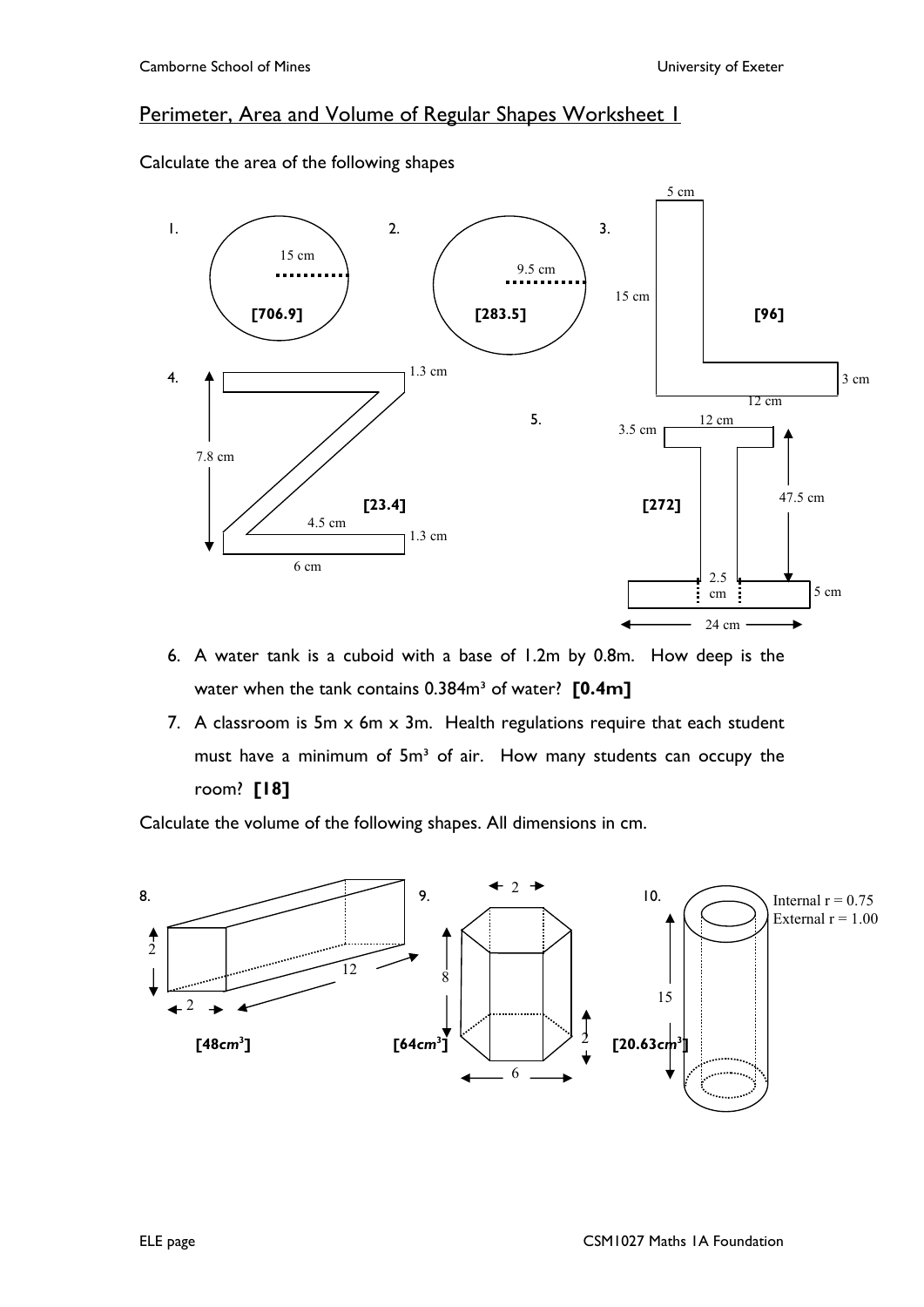# Perimeter, Area and Volume of Regular Shapes Worksheet 2



Calculate the shaded area of the following shapes

- 6. An ingot 80 x 10 x 300mm is cast into a cylinder 120mm diameter. Calculate its length. **[21.22mm]**
- 7. A rivet has a hemispherical head 6mm radius and a stem of 6mm diameter and 15mm length. Calculate the volume of 100 of the rivets. **[87660mm<sup>3</sup> ] = [87.66cm<sup>3</sup> ]**
- 8. What would be the volume of (a) air (b) plastic in a ball with 25cm diameter made from plastic 2mm thick? **[(a) 7794.78mm<sup>3</sup> (b) 386.45mm<sup>3</sup> ]**

Calculate the volume of the following shapes. All dimensions in cm.

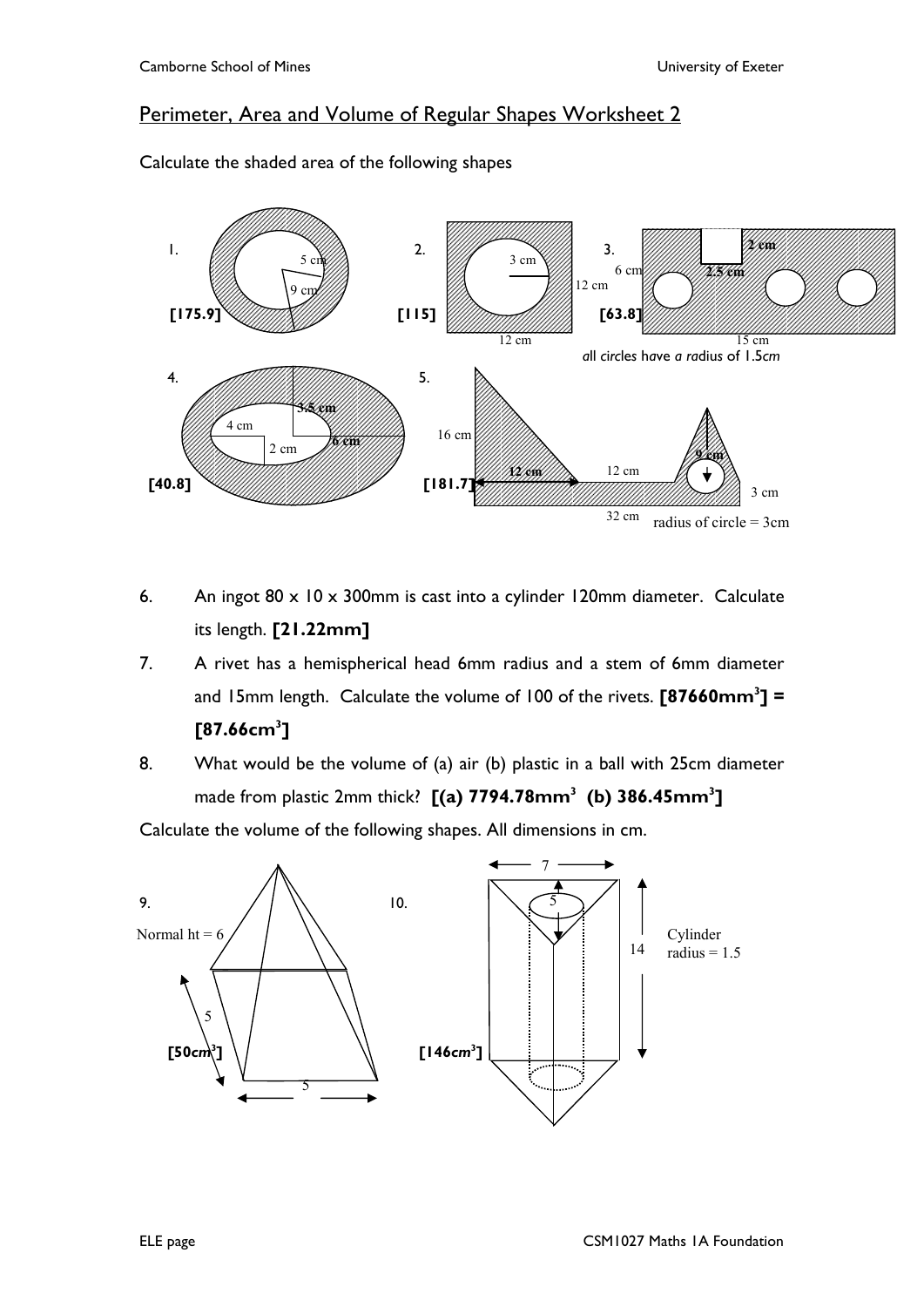# Introduction to Trigonometry Worksheet 1





- 4. *T*he *an*gle of elev*at*io*n* of *t*he *t*o*p* of *a t*owe*r* i*s* 36<sup>0</sup> . If *t*he *t*owe*r* i*s* 25*m a*w*ay* f*r*o*m t*he o*bs*e*r*ve*r*, *ca*l*c*ul*at*e i*ts* heigh*t*. **[18.2***m***]**
- 5. *A man* 1.8*m ta*ll i*s stan*di*n*g 12*m a*w*ay* f*r*o*m a tr*ee. If *t*he *an*gle of elev*at*io*n* of *t*he *t*o*p* of *t*he *tr*ee i*s* 24<sup>0</sup> 14', *ca*l*c*ul*at*e *t*he heigh*t* of *t*he *tr*ee. **[7.2***m***]**
- 6. *A p*oi*nt* K i*s* 12k*m* due we*st* of *a s*e*c*o*n*d *p*oi*nt* L *an*d 25k*m* due *s*ou*t*h of *a t*hi*r*d *p*oi*nt M*. *Ca*l*c*ul*at*e *t*he *b*e*ar*i*n*g of L f*r*o*m M*. **[154° 22']**

# Introduction to Trigonometry Worksheet 2

Using trig methods solve the following triangles (i.e. all angles and sides)

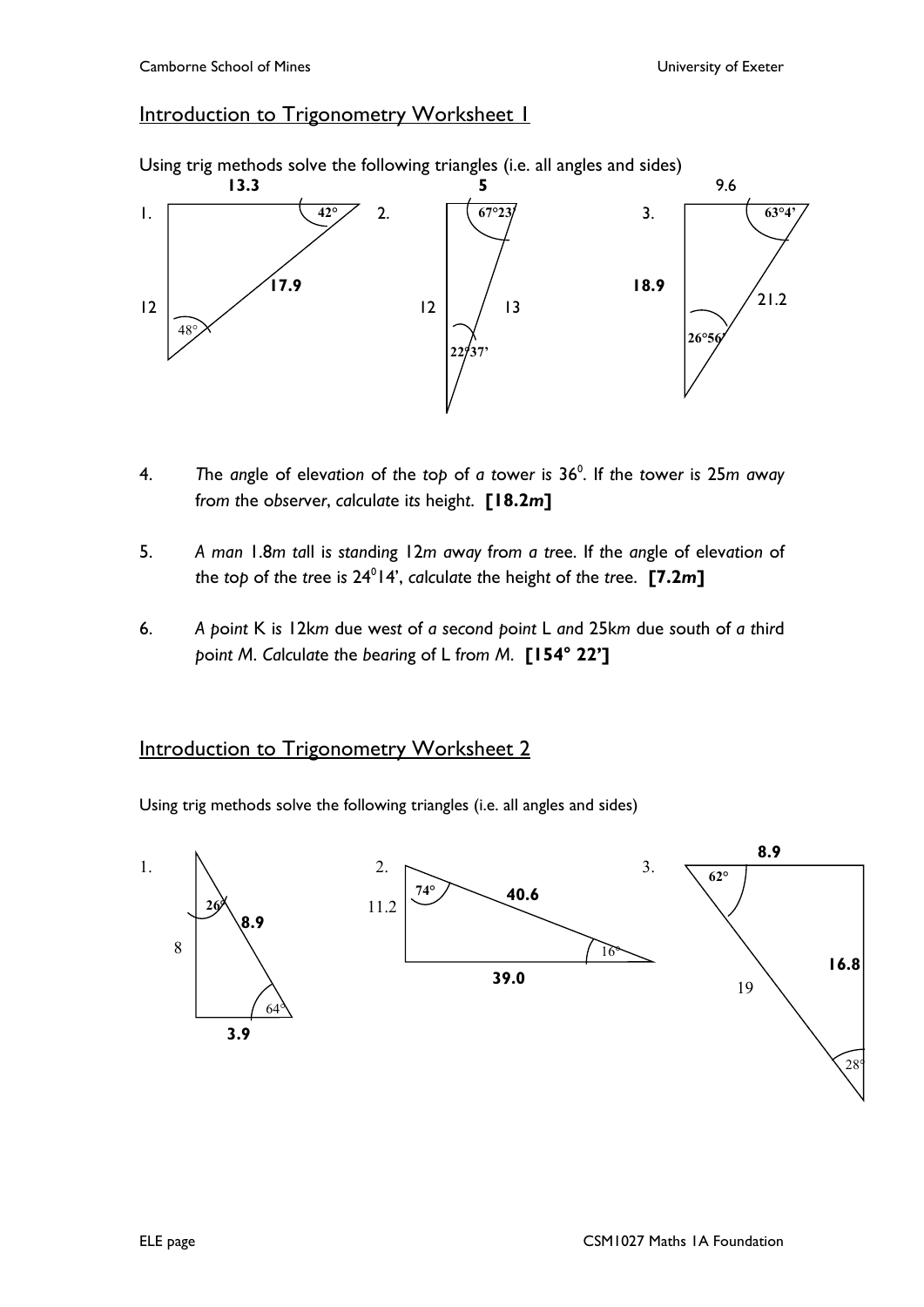- 4. Point Y is I km due north of point X. The bearings of point  $Z$  from  $X$  and  $Y$  are 26°30' *an*d 42°40' *r*e*sp*e*ct*ivel*y*. *Ca*l*c*ul*at*e *t*he di*stanc*e f*r*o*m p*oi*nt Y t*o *p*oi*nt* Z. **[1.61k***m***]**
- 5. *A s*hi*p st*e*ams* 4k*m* due *n*o*rt*h of *a p*oi*nt t*he*n* 3k*m* o*n a b*e*ar*i*n*g of 040°. *Ca*l*c*ul*at*e *t*he di*r*e*ct* di*stanc*e *b*e*t*wee*n t*he *start*i*n*g *an*d fi*n*i*s*hi*n*g *p*oi*nts*. **[6.59k***m***]**
- 6. The angles of elevation of the top of a tower from A and B, two points in line wi*t*h i*ts* foo*t ar*e 27° *an*d 32° *r*e*sp*e*ct*ivel*y*. If *t*he di*stanc*e *b*e*t*wee*n A an*d *B* i*s* 21*m*, *ca*l*c*ul*at*e *t*he heigh*t* of *t*he *t*owe*r*. **[57.9***m* **o***r* **5.89***m***]**

## Simultaneous linear equations - Worksheet 1

Solve the following pairs of simultaneous equations for both unknowns:

1. 
$$
x + y = 8
$$
,  $x - y = 4$  [ $x=6$ ,  $y=2$ ] 2.  $2x + y = 7$ ,  $2x - y = 3$   
[ $x=2.5$ ,  $y=2$ ]

3. 2*x* + 3*y* = 5, 3*x* + 4*y* = 7 **[***x***=1,***y***=1]** 4. 5*x* + 4*y* = 22, 3*x* + 5*y* = 21 **[***x***=2,***y***=3]** 

## Simultaneous linear equations - Worksheet 2

Solve the following pairs of simultaneous equations for both unknowns:

1. 
$$
3(x + 1) = 2(y + 2), 3(x + 3) = 4(y + 2)
$$
 [**x**=**1**,**y**=**1**]

2. 
$$
4(x + y + 1) = 7(x + 2y), 4(2x + y) = 10(x + y + 1)
$$
 [**x**=19,**y**=62]

3. 
$$
3(x + 1) = 2(2y + 1), 2(y + 3) = 4(x + 1) [x=1,y=1]
$$

4. 
$$
3(x + y + 2) = 7x
$$
,  $2x = 3y [x=3,y=2]$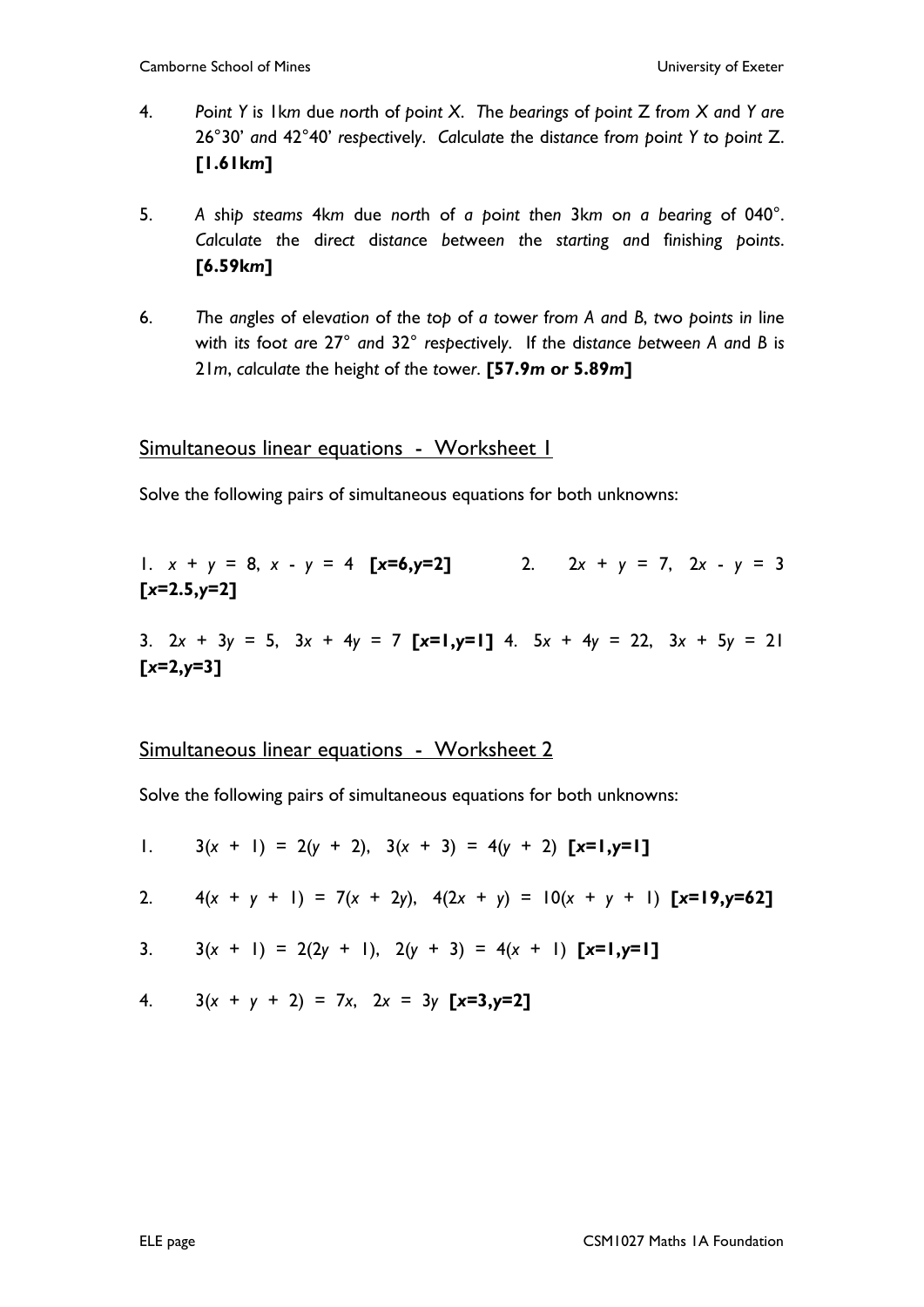## Introduction to Statistics - Worksheet 1

- 1. Determine the median value for the following sets of data
	- (a) £24, £36, £19, £43, £28, £29, £31 **[£29]**
	- (b) 84, 76, 39, 47, 81, 56, 73, 62 **[67.5]**
	- (c) 61.8, 63.2, 64.5, 61.2, 64.1, 85.9, 65.9, 62.3, 63.6 **[63.6]**
- 2. Calculate the mean, median and modal wage for the following casual workers: 8 workers earn £76.50 per week, 7 earn £82.40 per week and 5 earn £83.60 per week. **[£80.34, £82.40, £76.50]**

## Introduction to Statistics - Worksheet 2

3. The following table shows the number of rejects produced by a factory, for 15 consecutive weeks

| week no 1 2 3 4 5 6 7 8 9 10 11 12 13 14 15 |  |  |  |  |  |                                            |  |  |
|---------------------------------------------|--|--|--|--|--|--------------------------------------------|--|--|
| rejects                                     |  |  |  |  |  | 7 55 96 38 17 55 5 49 28 83 72 66 23 41 14 |  |  |

Calculate the mean weekly rejects. If the acceptable mean rejects is 45, how many more rejects could have been made over the 15 weeks and the target still met? **[43.3, 26]** 

4. Calculate the mean, median and modal values for each of the following sets of data

|     | (a) diameter 14.96 14.97 14.98 14.99 15.00 15.01 |  |  |  |  |  |         |      | 15.02 |  |
|-----|--------------------------------------------------|--|--|--|--|--|---------|------|-------|--|
|     | number 3 5 13 21 26                              |  |  |  |  |  |         | -24  |       |  |
|     | [15.00, 15.00, 15.00]                            |  |  |  |  |  |         |      |       |  |
| (b) | length 29.5 29.6 29.7 29.8 29.9 30.0             |  |  |  |  |  |         | 30.1 | 30.2  |  |
|     | number 3 7 22 28                                 |  |  |  |  |  | 18 12 7 |      |       |  |
|     | [29.84, 29.8, 29.8]                              |  |  |  |  |  |         |      |       |  |

## Introduction to Differentiation Worksheet 1

Differentiate the following:

1.  $x^2 + 1$  [2x] 2.  $x^3 - 3$  [3x<sup>2</sup>] 3.  $x^4 + 2$  [4x<sup>3</sup>] 4.  $x^5 - 4$  [5x<sup>4</sup>] 5. 2*x* <sup>2</sup>- 3 **[4***x***]** 6. 3*x* 2 + *x* **[6***x***+1]** 7. 2*x* <sup>2</sup>- 3*x* **[4***x***-3]** 8. 3*x* 2 + 2*x* **[6***x***+2]**

Determine the gradient of the following expressions where  $x = 2$ 

9.  $y = 3x + 2 [y' = 3]$ 2 - *x* **[***y***'=2***x***-1=3]**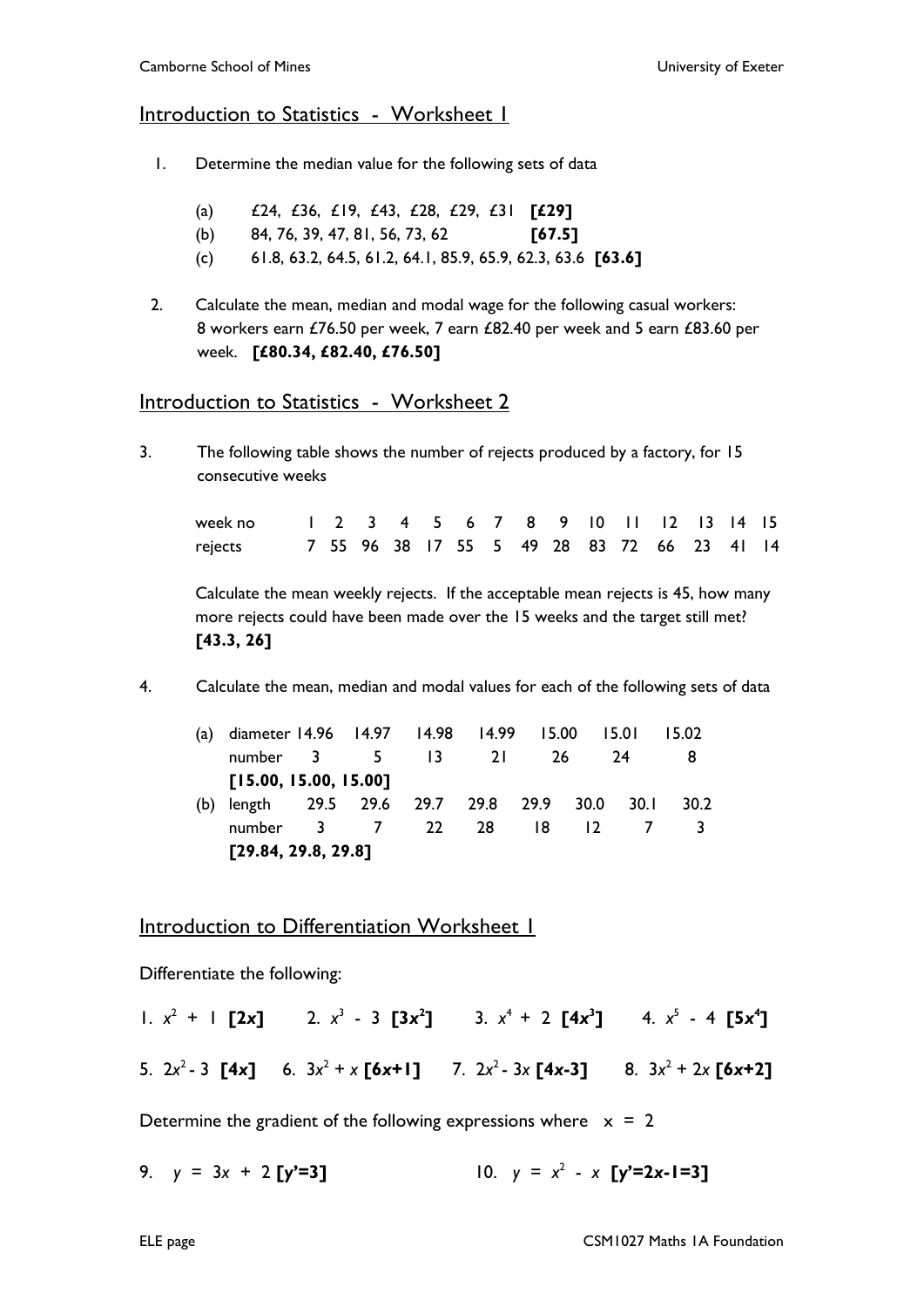# Introduction to Differentiation Worksheet 2

Differentiate the following:

| 1. $2x^4 + 5x + 1$           | 2. $5x^4 - 6x^3 + 7x - 5$           | 3. $x^3 - x^2 + x + 1$     |
|------------------------------|-------------------------------------|----------------------------|
| [ $8x^3 + 5$ ]               | [ $20x^3 - 18x^2 + 7$ ]             | [ $3x^2 - 2x + 1$ ]        |
| 4. $\frac{1}{2}x^2 - 3x + 4$ | 5. $\frac{x^3 + \frac{1}{4}x^2}{3}$ | 6. $\frac{2x^3 - 4x^5}{3}$ |
| [ $x - 3$ ]                  | [ $x^2 - x$ ]                       | [ $2x^2 - 4x^4$ ]          |

Determine the gradient of the following expressions where  $x = 3$ 

7.  $y = 2x^3 - 4x$  [y' = 6x<sup>2</sup> – 4 = 50] 8.  $y = x^4 - 3x^3$  [y' = 4x<sup>3</sup> – 9x<sup>2</sup> = 27]

# Matrix Algebra Worksheet 1

Express each of the following as a single matrix

- 1.  $\begin{bmatrix} 1 & 2 \\ 3 & 4 \end{bmatrix} + \begin{bmatrix} 2 & 4 \\ 3 & 1 \end{bmatrix} = \begin{bmatrix} 3 & 6 \\ 6 & 5 \end{bmatrix}$
- 3.  $\begin{bmatrix} 9 & 0 \\ 0 & 8 \end{bmatrix} + \begin{bmatrix} 0 & 7 \\ 5 & 0 \end{bmatrix} = \begin{bmatrix} 9 & 7 \\ 5 & 8 \end{bmatrix}$
- 5. 2 1 1 2 = **7 9** 6. 6 1 -4 7 = **-2 38** 5.  $2\begin{pmatrix} 2 & 1 \\ 3 & 4 \end{pmatrix} + 3 \begin{pmatrix} 1 & 2 \\ 4 & 3 \end{pmatrix} = \begin{pmatrix} 7 & 9 \\ 18 & 17 \end{pmatrix}$
- 7.  $\begin{bmatrix} 1 & 2 \\ 3 & 4 \end{bmatrix} \begin{bmatrix} 2 \\ 1 \end{bmatrix} = \begin{bmatrix} 4 \\ 10 \end{bmatrix}$
- 1.  $\begin{bmatrix} 1 & 2 \end{bmatrix}$   $\begin{bmatrix} 2 & 4 \end{bmatrix}$  **(3 6)** 2. **(6 11)**  $\begin{bmatrix} 9 & 13 \end{bmatrix}$  **(15 24** 3 4 3 1 = **6 5** 7 4 14 2 = **21 6** 3. 9 0 0 7 = **9 7** 4. 11 -1 -3 15 = **8 14** 0 8 5 0 **5 8** -7 4 12 -6 **5 -2**
- 3 4 4 3 **18 17** -2 3 0 9 **-6 54**
	- 8.  $\begin{bmatrix} 3 & 4 \\ -2 & 1 \end{bmatrix} \begin{bmatrix} 1 \\ 5 \end{bmatrix} = \begin{bmatrix} 23 \\ 3 \end{bmatrix}$